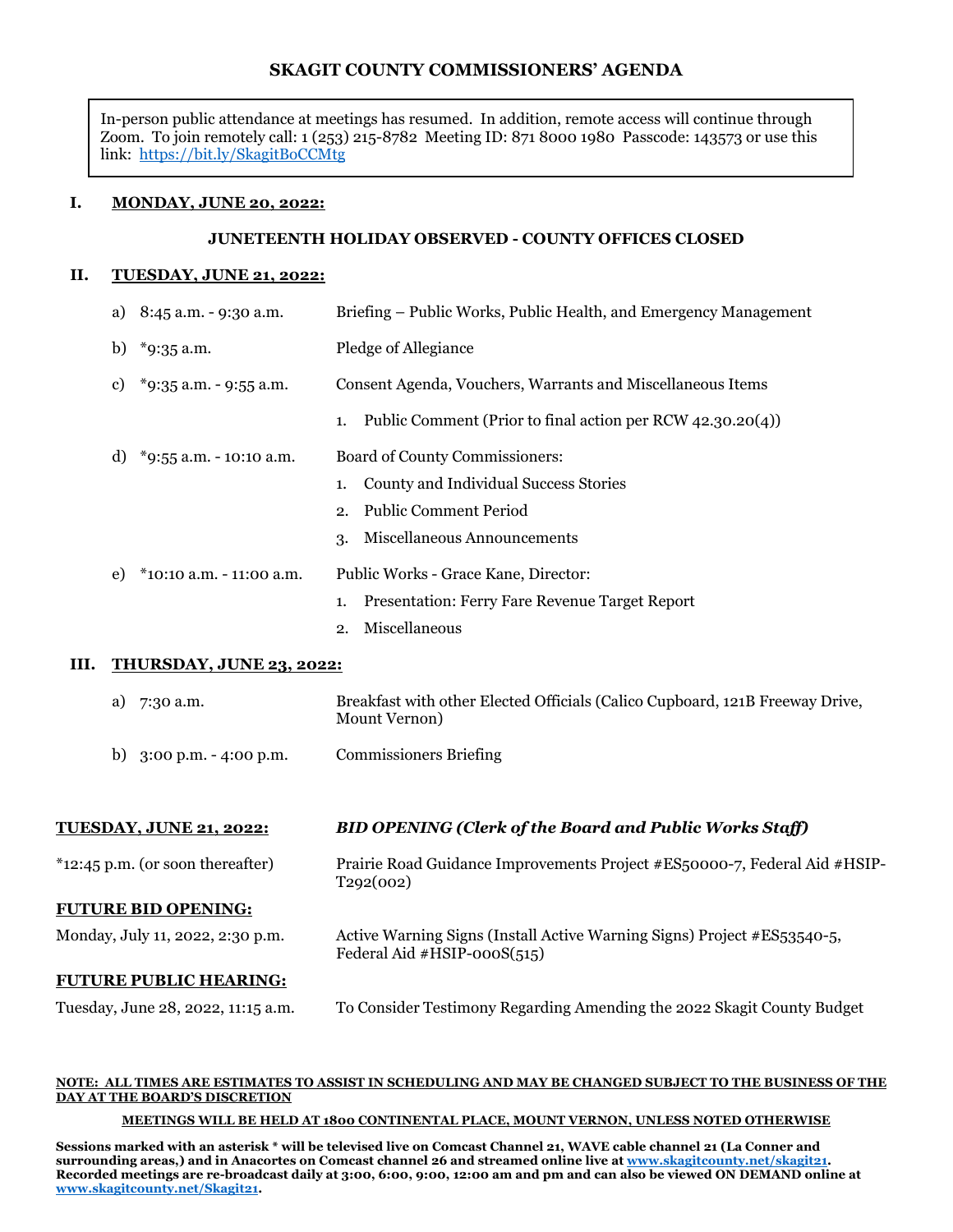## **1. CONSENT AGENDA FOR Tuesday, June 21, 2022 (items 1 through 15):**

#### a) COMMISSIONERS:

- 1. Record of the Proceedings for Monday, June 13, 2022.
- 2. Record of the Proceedings for Tuesday, June 14, 2022.
- Record of the Proceedings for Thursday, June 16, 2022.

## b) BUDGET AND FINANCE:

Resolution to award grant funding for Economic Development/Public Facilities Projects for 2022.

## c) FACILITIES MANAGEMENT:

- Resolution authorizing electronic submission of the Washington State Historical Society's Capital Heritage Grant Contract No. 23-36 by Facilities Management Director Ken Hansen.
- Personal Services Agreement with Interface Engineering Inc. to provide design and bid specifications for replacement fire alarm systems at the Skagit County Administrative Building and Courthouse. Compensation shall not exceed \$50,000. The Agreement shall commence on the date of execution and continue until June 30, 2023.

#### d) PARKS, RECREATION AND FAIR:

Amendment No. 1 to Personal Services Agreement No. C20210594 with Semrau Engineering and Surveying PLLC to provide civil engineering and surveying services for the Veterans Plaza project located at Northern State Recreation Area. This Amendment increases compensation by \$50,000 for a new total compensation amount not to exceed \$95,000. The term remains the same and shall continue until December 31, 2022. All other terms and conditions of the original Agreement shall remain in effect.

#### e) PUBLIC WORKS:

- Resolution appointing the 2022 Solid Waste Advisory Committee (SWAC) membership.
- 9. Amendment No. 1 to Vendor Services Agreement No. C20210622 with L & S Tire Company for processing recyclable rubber products collected at the Skagit County Transfer and Recycling Station located at 14104 Ovenell Road in Mount Vernon. This Amendment reflects the Contractor's name change from L & S Tire Company to Liberty Tire. Compensation remains the same and shall not exceed \$250,000 and is based on a rate of \$300 per ton. The term shall continue until December 13, 2023. All other terms and conditions of the original Agreement shall remain in effect.
- Construction Contract Agreement with IMCO General Construction, Inc. for the Upper Finney Creek Bridge (Seismic Retrofit) Project #ES40093-2, Federal Aid #BHOS-2029(057). Compensation shall not exceed \$2,325,000. The Agreement shall commence on the date of execution and continue until completion.
- 11. Resolution authorizing Skagit County to apply for grant funding from Washington State Recreation and Conservation Office for the 22-1766 Skagit Basin Fish Passage Final Designs project.
- Personal Services Agreement with Equinox Research and Consulting International, Inc., dba ERCI to provide cultural resource survey work for the proposed culvert replacement on Lower Day Slough. Compensation is based on a rate schedule and shall not exceed \$3,300. The Agreement is ratified to commence on June 1, 2022 and continue until December 31, 2022.

## f) RISK MANAGEMENT:

Personal Services Agreement with Integrity Safety to provide a qualified instructor and associated materials and certifications for various safety and health trainings as requested by the Risk Management department. Compensation shall not exceed \$15,000 per year. The Agreement shall commence on the date of execution and continue until December 31, 2022.

## g) SHERIFF:

- Amendment No. 1 to Vendor Services Agreement No. C20220227 with Bellevue Healthcare to provide rental of a bariatric hospital bed, heavy-duty shower chair, electric patient lift and a bariatric commode. This Amendment adds the use of a bariatric mattress and increases compensation, which is based on a monthly rental rate, to \$775 per month plus applicable sales taxes. The Agreement shall continue until the equipment is returned. All other terms and conditions of the original Agreement shall remain in effect.
- Data Sharing Agreement No. K2076 with the State of Washington Department of Revenue, through the Skagit County Sheriff's Office (SCSO), which will allow SCSO investigators to receive case relevant information from